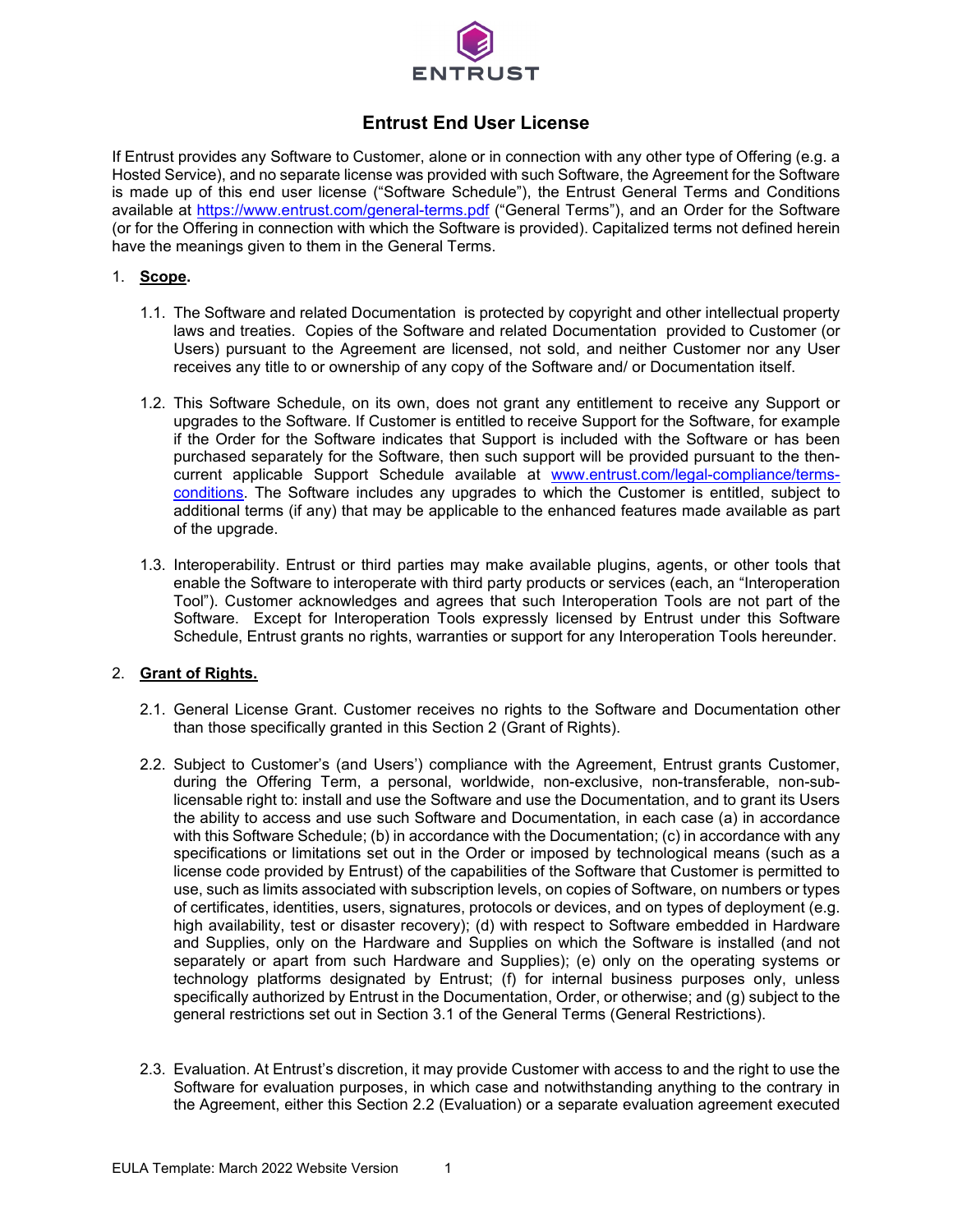

by both parties will apply. Subject to Customer's compliance with all restrictions, conditions and obligations in the General Terms and this Software Schedule, for thirty (30) days Customer may solely as necessary for Customer's evaluation of the Software install and use the Software exclusively in a test (non-production) environment (and which environment contains, for clarity, only fictitious non-production data) in such quantities, and subject to any restrictions on uses, as specified by Entrust. Entrust may extend the evaluation period in writing at its discretion. Evaluation purposes exclude any purpose from which Customer (or any of its Users) generates revenue. Sections 2.1 (General License Grant), 6 (Warranty), 7.1 (Term), and 11 (Publicity) of this Software Schedule do not apply to any evaluation of the Software. Entrust may in its sole discretion suspend or terminate any and all evaluation access and other evaluation rights to the Software at any time, for any or no reason, without advance notice.

- 3. **Delivery.** Entrust shall make the Software available for electronic download subject to the receipt of all required documentation, including any required export and import permits. Thereafter, Customer shall be responsible for and bear all expenses (including taxes) related to making the permitted number of copies and distributing such copies if and as permitted in the Agreement. Customer will be the importer of record for the Software.
- 4. **Installation and Management.** Except for any installation Professional Services to be performed by Entrust pursuant to an Order, Customer agrees that it will be responsible for installing and managing the Software in accordance with the Documentation. Entrust will have no responsibility or liability for any impact to or failure of the Software or any Offering with which the Software was provided resulting from Customer's (or Users') improper installation and/or management of the Software.
- 5. **Audit Rights.** Customer shall keep reasonable records relating to Customer's use of the Software sufficient to show compliance with the Agreement ("Usage Records"). A chartered or certified public accountant selected by Entrust may, upon reasonable notice and during normal business hours, but no more often than once a year, inspect such Usage Records. If the audit reveals that Customer's use has not been been in compliance with the Agreement and as a result has not paid the full or correct price for its actual use, Entrust may invoice the unpaid price based on the price list current at the time of the audit. Customer shall pay the reasonable expenses incurred by Entrust to undertake the audit if the audit reveals either underpayment of more than 5% of the fees that should have been paid to Entrust for the audited period, or that Customer has materially failed to maintain Usage Records or provide them for inspection.

#### 6. **Warranty.**

- 6.1. Software Warranty. Entrust warrants that (i) for a period of ninety (90) days from the date of delivery each item of Software will perform in substantial accordance with the Documentation, as applicable to the scope of license purchased by Customer as set out in the Order; and (ii) at the time of delivery, Entrust shall have used commercially reasonable efforts to cause the Software to be free of any known computer virus or harmful, malicious, or hidden software, data, or other computer instructions whose purpose is to disrupt, damage, or interfere with the licensed use of computer and telecommunications software or hardware for their normal purposes ("Malware").
- 6.2. Warranty Exclusions. The warranty in Section 6.1 (Software Warranty) shall not cover or apply with respect to any damages, malfunctions or non-conformities caused by (i) failure to use the Software in accordance with the Agreement and the Documentation; (ii) accident, misuse, abuse, improper operation, installation, misapplication, or any other cause external to the Software; or (iii) any modifications or additions made to the Software by Customer or by a third party acting for the Customer.
- 6.3. Remedy for Breach of Warranty. Entrust's exclusive liability and the Customer's sole and exclusive remedy for breach of the provisions of this Section (Warranty) shall be, at Entrust's option, to correct, repair or replace, free of charge, the Software which does not meet Entrust's warranty.